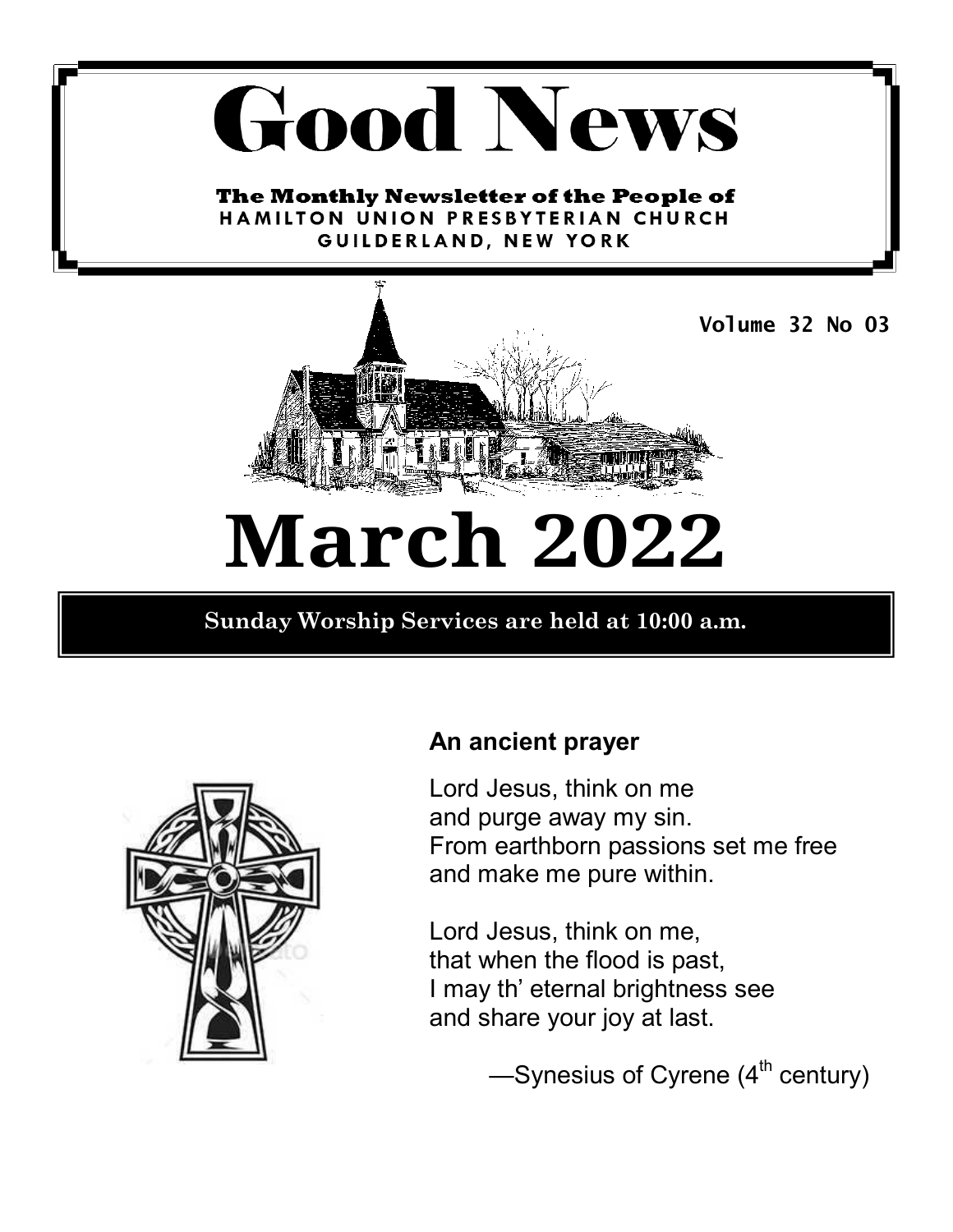*"Go out into the roads and lanes, and compel people to come in, so that my house may be filled." ~Luke 14:23* 

#### Friends in Faith,

A truth of our calendar every year is that January seems to crawl at a snail's pace, while February rushes by like a gusting wind. And then all of a sudden, we are in March, disheveled and disoriented, wondering where the first sixth of the year got to!

And in the traditions of the church, March means Lent (sometimes we have already begun this season, while other years, like this year, we are beginning Lent a bit later). And Lent brings with it all sorts of feelings and emotions and preconceptions.

In our tradition, and indeed in Western Christianity for much of its history, Lent is defined by personal discipline, penitence, and reminders of human sin and finitude. We wear ashes on our foreheads, we give up things we like (or love) out of a sense of sacrificial duty, we confess and prepare…

But what if we focused this Lent instead on fullness… and grace… and filling ourselves with the goodness of God… that doesn't sound very Lent-y… but maybe it *is* more of what Lent *should* be.

This Lent we will be focusing in on the theme of *Full to the Brim*. The lectionary scriptures for Year C show us a God who offers us grace - grace that undeserved, unearned, illogical, and boundless. So many of us grew up in a religious tradition that ingrained in us the belief that we are unworthy, deficient, sinful creatures. And Lent usually follows all of this as a time to "prepare" for what is to come.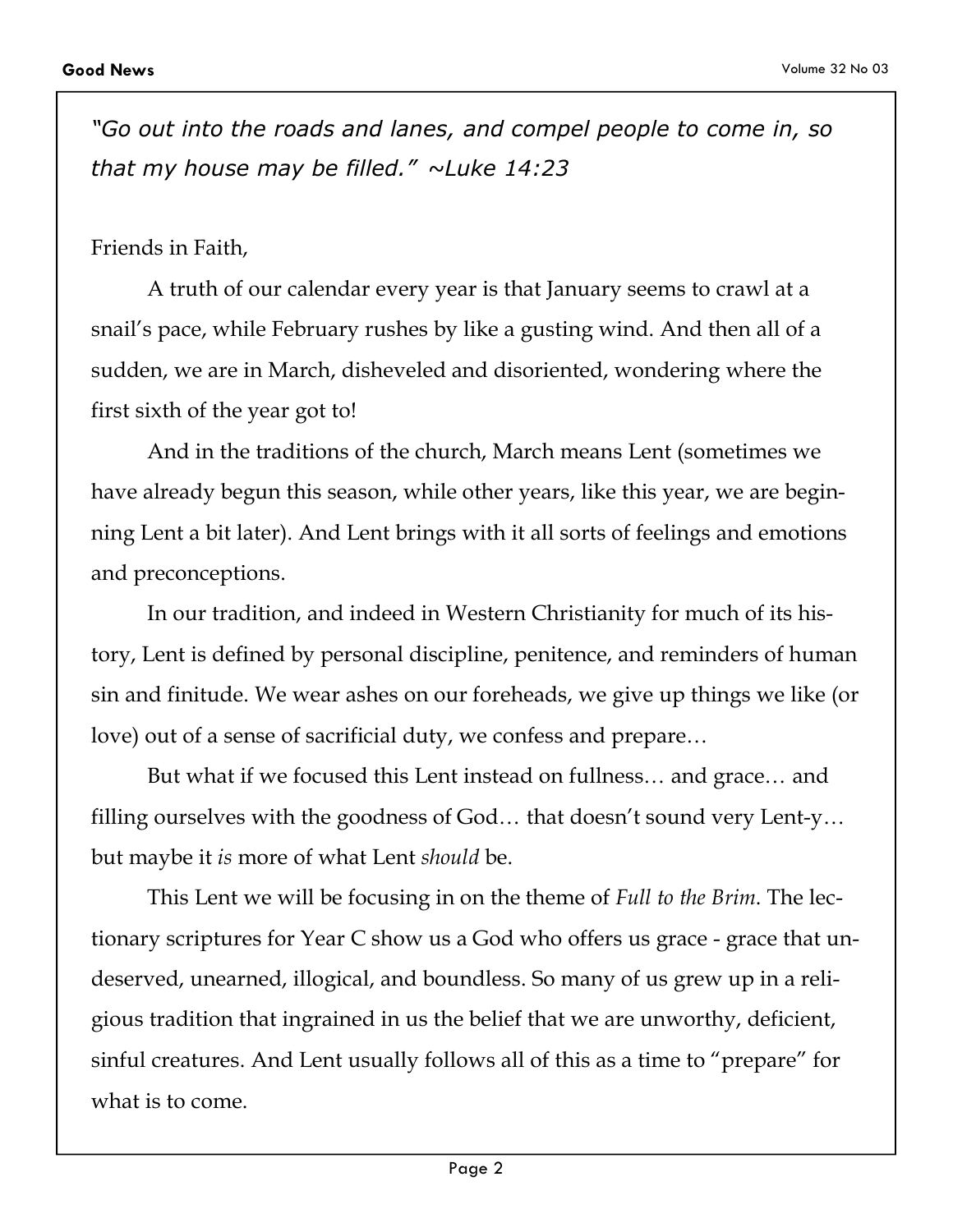Here's the thing though: grace is *always a surprise*. We cannot do anything - *nothing* - to prepare for it. Dr. Mark Douglas, professor of Christian Ethics at Columbia Theological Seminary, writes,

"that resurrection is the deepest, most mysterious expression of God's grace, [and] I simply can't make theological sense of the claim that any of us can do anything to prepare ourselves for the arrival of such grace on Easter Sunday… Easter is a shock of divine goodness that reveals not the evidence of our worth or the magnitude of our efforts, but God's astounding power, to which we can but whisper, 'Thank you,' not 'Okay: now I'm ready.' Whatever work we do at learning to discipline our bodies and our lives, we do in response to God's grace, not in preparation for it. But there, again is this response - this disciplining - isn't a seasonal exercise; it's a lifelong one.'"

This Lent, I want to encourage you to look for those things that fill you that overflow you with goodness and love and all of the things that God desires for us in this life. These past two years have been incredibly depleting for all of us. I think it's time for us to focus on refilling ourselves with the love of Jesus, that our lives might become rich with blessing.

Grace, peace, and fullness of love,

~Pastor Kyle

Here's a sneak peek at Pastor Kyle's sermons for the month of March!

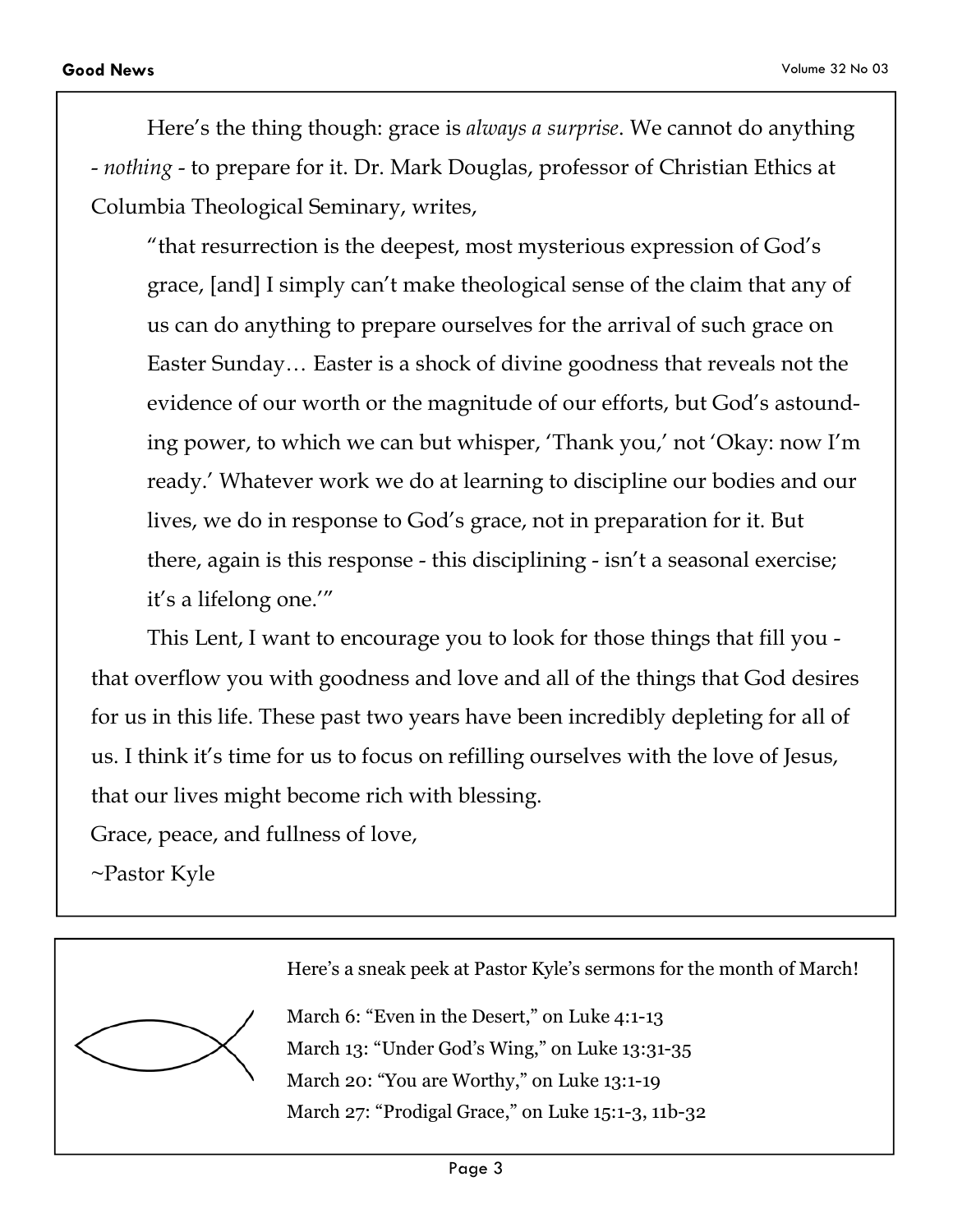#### **LITURGISTS**

- Mar. 6 **Charlotte Hasselbarth**
- Mar. 13 **Ann McKinney**
- Mar. 20 **Bruce Williamson**
- Mar. 27 **Rae Rau**

#### **TECH TEAM**

| Mar. $2$  | <b>Fred Sirois and</b><br><b>George Hannett</b>                                    |
|-----------|------------------------------------------------------------------------------------|
| Mar 6     | <b>Diane Irwin and</b><br><b>Hugh Stevens</b>                                      |
| Mar $13$  | <b>Kyle and Audrey Hall</b>                                                        |
| Mar. $20$ | <b>Meredith and Jack</b><br><b>Eberz (Liz and Declan</b><br><b>Egan training</b> ) |
| Mar. $27$ | <b>George Hannett and</b><br><b>Karen Williamson</b>                               |

#### **COUNTERS**

| Mar. | <b>Laura Smith</b>          |
|------|-----------------------------|
| 6    | <b>Carolyn Sarbello</b>     |
| Mar. | <b>Bill Hasselbarth</b>     |
| 13   | <b>Hannah Hunter-Harris</b> |
| Mar. | <b>Margaret Gardam</b>      |
| 20   | <b>Peter McKinney</b>       |
| Mar. | Karen Unser                 |
| 27   | <b>Billy DeBarthe</b>       |

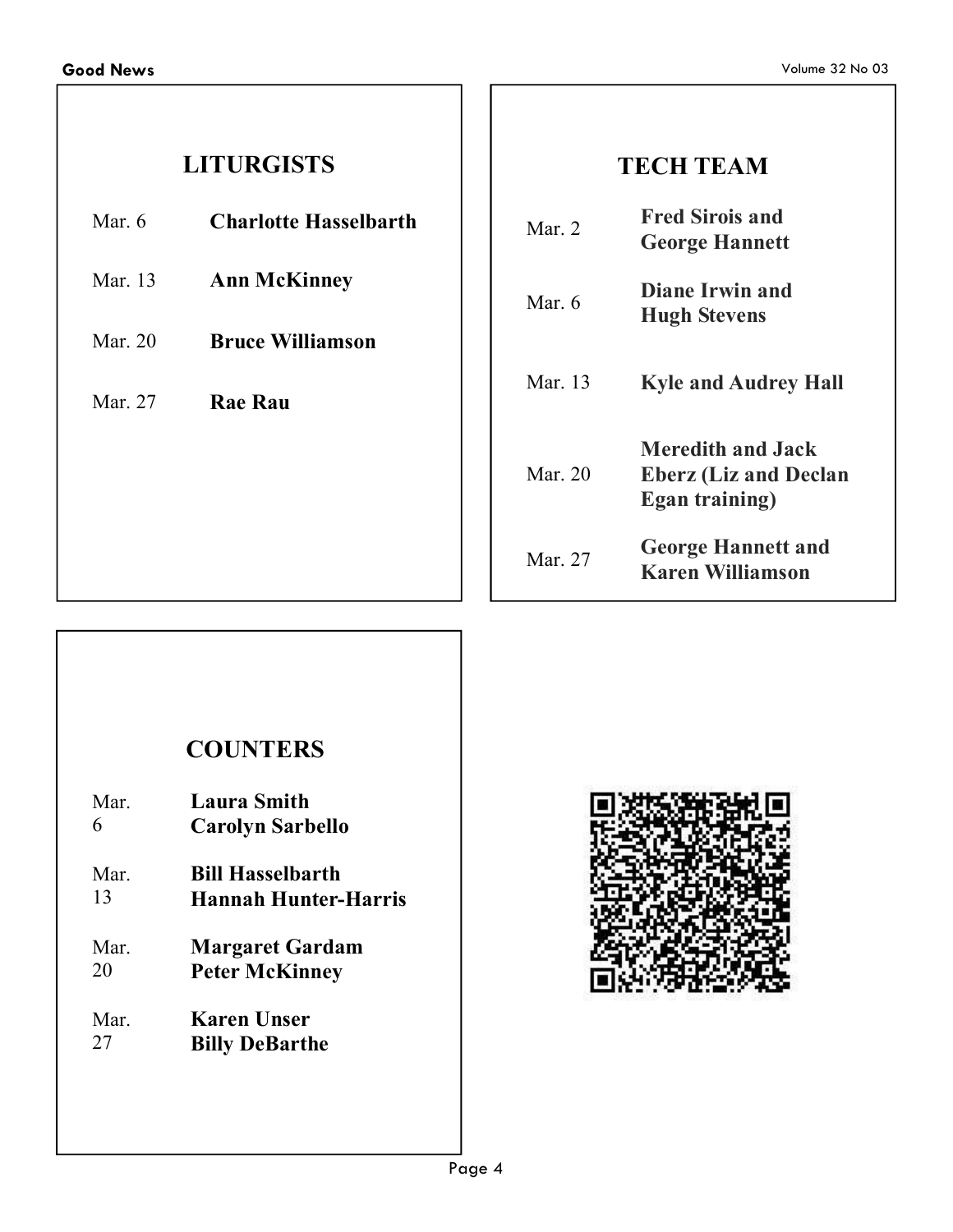#### **WEDNESDAY, MARCH 2, 2022, 6 PM—YOUR HOME!**

#### VIRTUAL ASH WEDNESDAY SOUP AND SANDWICH

In the past, as you may know, we gathered in HUPC's Fellowship Hall and had several different (and ALWAYS delicious!!) soups to choose among. Some people brought sandwiches for themselves as well. We hope next year will see us doing that again, but for 2022, just as in 2021, we're going to have our Ash Wednesday Service together over Zoom. Have your bowl of soup (and a sandwich if you wish!) handy as we gather for fellowship, complete with smiles and laughter.

Then we'll move to the worship service, led by The Reverend Kyle. We look forward to seeing many of your smiling faces online:

**https://us02web.zoom.us/j/86422701298?pwd=TDF2SGowMzIrVEpZTVpRWWR2M0JNQT09 Meeting ID: 864 2270 1298 Passcode: 707830** 

Please have some juice/wine/beverage and a pinch of bread/cracker ready for communion.

And here's something to make you smile: when the PW Coordinating Team met Jan 11 for planning, several people were eager to sign up for set-up and clean-up for this virtual service!!!



#### **Continuous Collection – Men's Flip Fops, Socks and Laundry Detergent**

Men's flip-flops (medium – extra large), laundry detergent and white athletic socks (medium – extra large) are being collected for *The Capital Area Council of Churches Emergency Overflow Shelter.*  There is a collection box at the top of the stairs in the Christian Education Building. Donations can also be left in the deck box in front of the Christian Education Building. If you put detergent in the deck box, please label it "for the shelter"

Thank You From Presbyterian Women

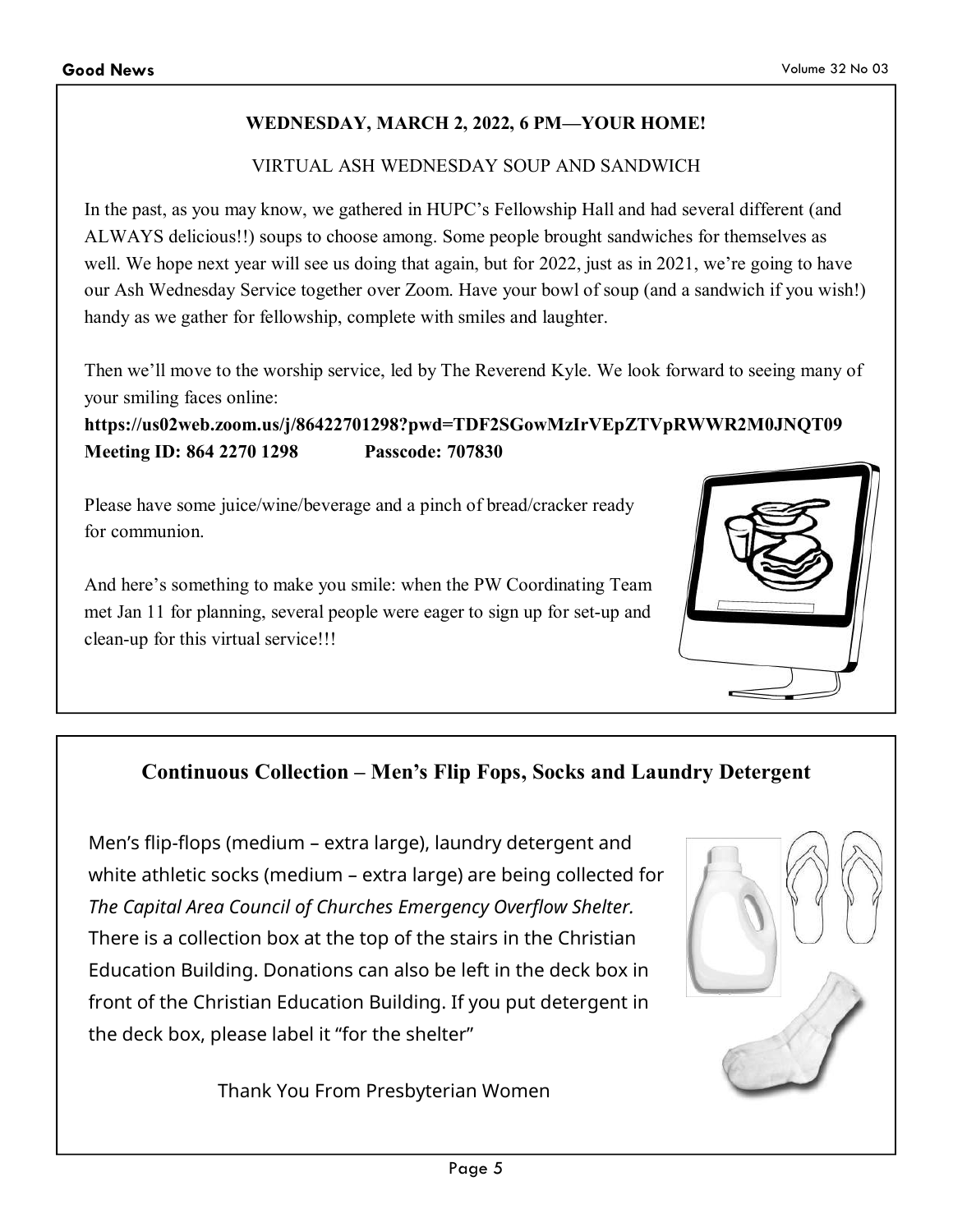



**RSVP: Diana Drake Behan to get Zoom link**  diana.pwhrp@gmail.com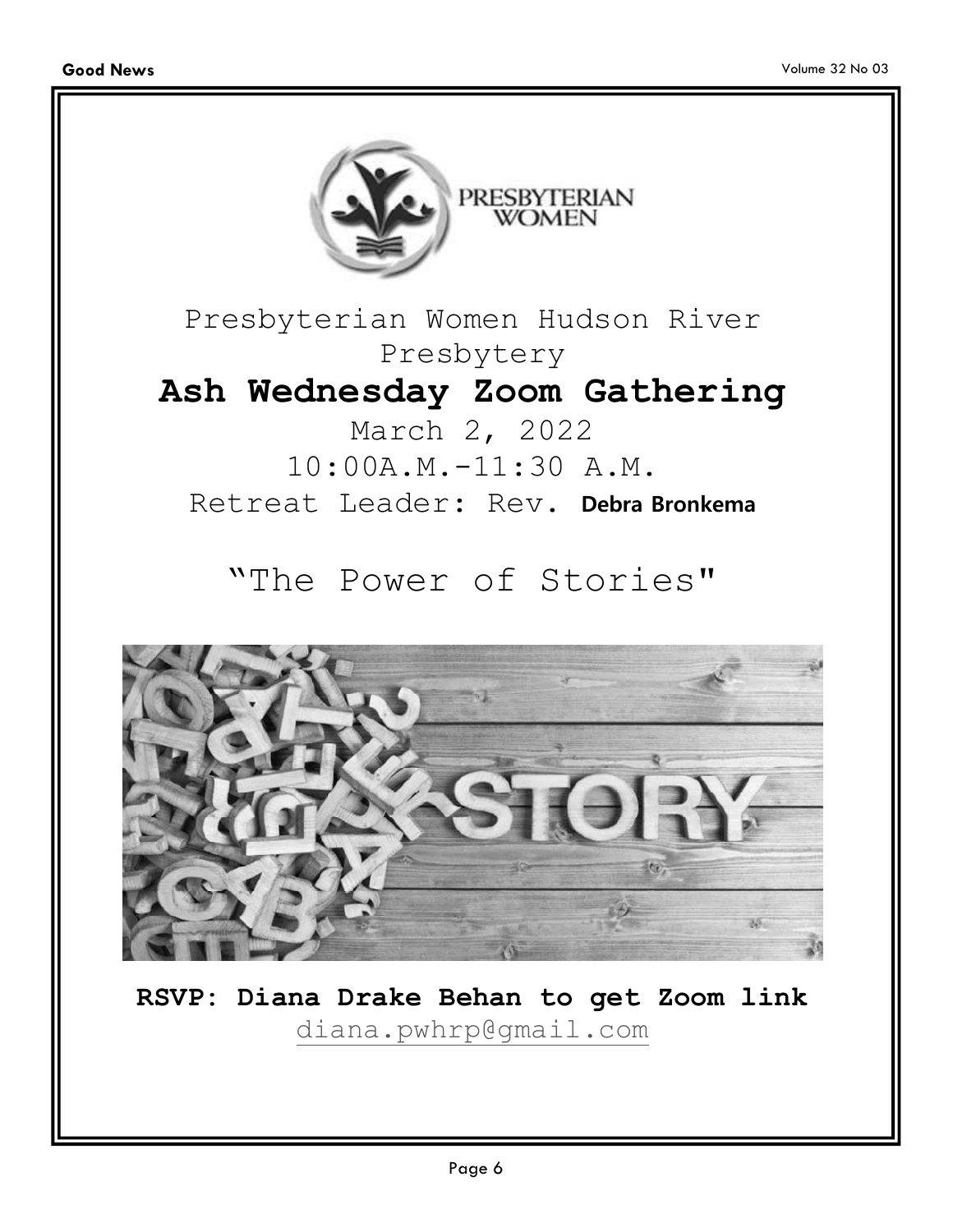

#### *Happy Birthday to:*

Nancy Messersmith (Mar 10) James Gade Jr. (Mar 12) Jackie House (Mar 12) Cindy Schultz (Mar 13) Fred Sirois (Mar 15) George Hannett (Mar 19) Laura Smith (Mar 27) Charlotte Hasselbarth (Mar 31)

If you would like your birthday, anniversary, or some other special occasion printed in the "Good News", please notify Ann McKinney at (518) 488-7195 or email me at: ANNANDPETERMCKINNEY@GMAIL.COM

If you see that an incorrect date is in the "Good News", please let me know. Thanks! *Ann McKinney*



#### **Sunday, March 13**

Daylight Saving Time begins.

Don't forget to set

your clocks ahead.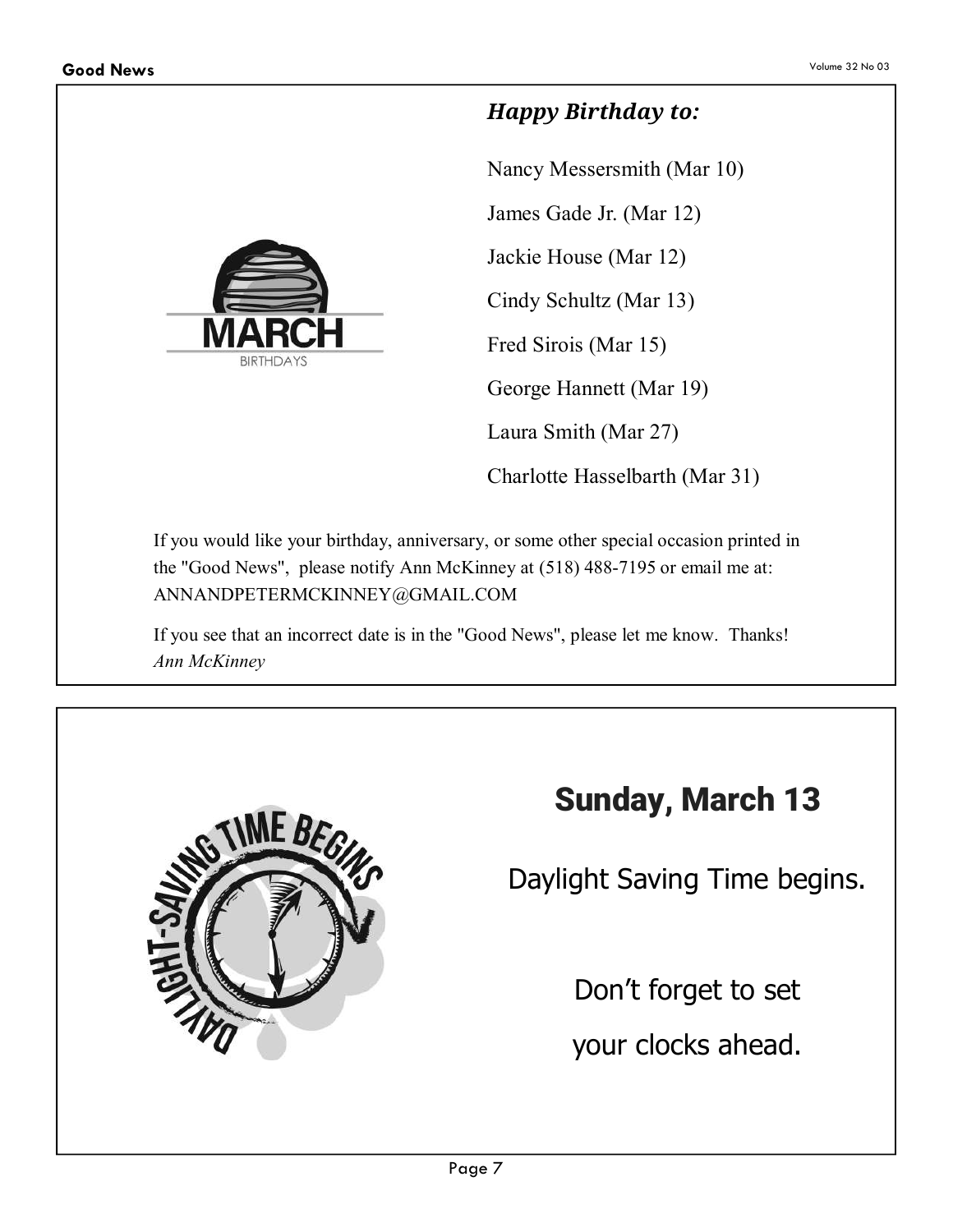#### **From the Albany Presbytery Peacemaking Task Force**

**Living on the Hinge of History - The Moral Claim of the Climate Crisis- The Rev. Jim Antal,** 

An Albany Presbytery Wide Zoom Workshop March 24<sup>th</sup> 7pm-8pm. https://us02web.zoom.us/j/86544507767

God has granted each of us the opportunity to address the greatest moral crisis humanity has ever faced. All of Albany Presbytery is invited to a workshop presented by the Rev. Jim Antal on **March 24th at 7pm** on Zoom to explore how we can dive more deeply in responding to this call. We will examine not only the most recent science, but also our grief over the loss of our home. We will ponder how a few generations of humans have reaped immeasurable profits by devastating God's great gift of creation as they built the modern world. We will see how we are living amidst a theological emergency in which the preservation of God's creation has been reduced to an ideological debate. And we will identify the actions churches are taking as they seek to be faithful amidst the long emergency.



Jim Antal serves as Special Advisor on Climate Justice to the General Minister and President of the United Church of Christ. Antal's 2018 book, **CLIMATE CHURCH, CLIMATE WORLD**, is being read by hundreds of churches. From 2006-2018, Antal led the 350 UCC churches in Massachusetts as their Conference Minister and President. He has preached on climate change since 1988 in over 300 settings and has engaged in non-violent civil disobedience on numerous occasions.



#### **Mitten Tree Project 2022**

Presbyterian Women will once again be sponsoring our *Mitten Tree Project* from Nov 20 - Dec 11, this year. We collect mittens, gloves, scarves and hats for local agencies. Such items go on sale in late winter and early spring. It's good time to buy ahead.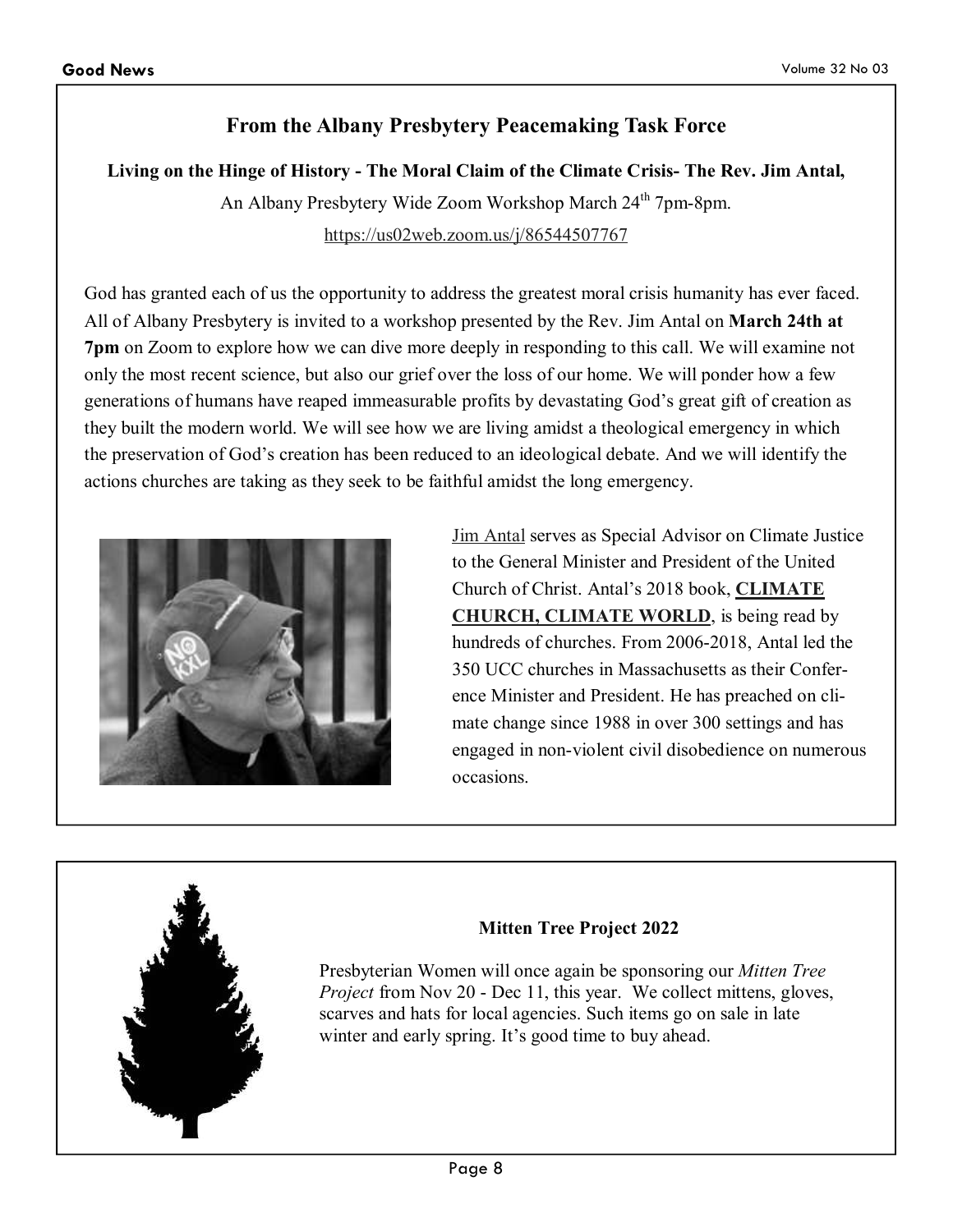#### **Volunteer Opportunity**

The Mission Team announces the next volunteer opportunities at the Regional Food Bank to sort donated food:

**Thu February 24, 2022 5 to 6:30 PM Thu March 24, 2022 5 to 6:30 PM** 



We will have up to 9 slots available, first come, first served. NO sandals or open toe shoes! We are working in a warehouse.

A good opportunity to serve the community, and the work is not difficult. If you are interested, please contact Wayne Gannett to sign up at jgannett@nycap.rr.com.

#### **Food News:**

A January 2 piece in Bloomberg pointed out that the food insecurity issue has not gone away with the arrival of the new year. In 2020 the number of people needing food assistance soared to 60 million, up 50% from the previous year. But recently Second Harvest Heartland in Minnesota noted that food pantry visits are still 30% over pre-pandemic numbers, in line with what other U.S. food banks are reporting. And who has been affected by food insecurity with the pandemic? The already vulnerable demographics found themselves in particular need. So too did the= newly unemployed, those whose hours were cut substantially, and parents suddenly forced to stay home due to closed schools and daycare centers.

#### **Setting captives free**

Though St. Patrick's Day has become a secular "holiday," March 17 commemorates the life of a Christian missionary. St. Patrick grew up in a Christian home in Britain but wasn't very devout until he experienced crisis. As a teen, he was captured and sold into slavery in Ireland, escaping after six years. "The Lord opened my unbelieving eyes" in Ireland, Patrick later said. God led him back there, and he converted tribe after tribe to Christianity.

In *Confessio 61,* St. Patrick writes, "I testify in truth and in great joy of heart before God and his holy angels that I never had any other reason for returning to that nation ... except the Gospel and God's promises."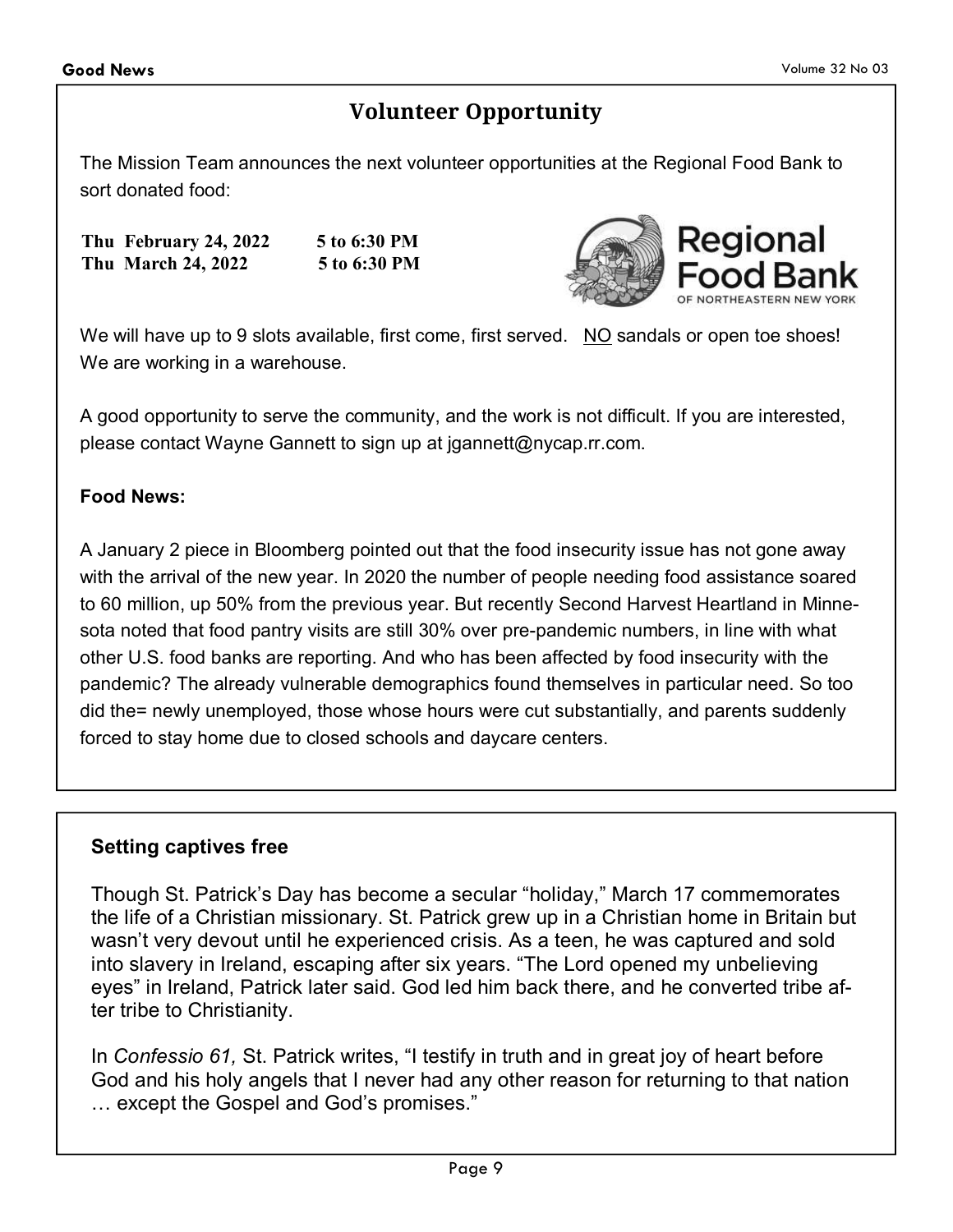#### **Presbyterian Women - News – All Women are Welcome**

All women are invited to participate in any *Presbyterian Women's* activity at any time. There is no need to make a commitment to join the organization. For questions about *Presbyterian Women,* contact Charlotte Hasselbarth at 518-356-0637 or chasselbarth@hotmail.com. We meet in the lounge, with a hybrid option. Bring bag lunch. Beverage and dessert will be provided. The Bible Study we're working on is *Into the Light, Finding Hope Through Lament.* Extra study books are available.

- On Wed, Mar 2 from  $10 11:30$  am some of us will attend the Ash Wednesday Zoom Retreat, sponsored by Presbyterian Women in the Presbytery of the Hudson River.
- ∗ Our Easter Basket Collection begins Sun, Mar 6.
- − Our March Circle Meeting is Tues, Mar 22 from 10:30 am –12:30 pm. We will discuss Lesson 7, *Creation Laments.*
- \* More information is elsewhere in this newsletter.

#### **Easter Basket Project 2022**

#### **sponsored by HUPC Presbyterian Women**

Our annual 2022 Easter Basket Project will be underway soon. We will take donations from March 6 thru April 3. Easter baskets are donated to the New Faith Program for Women at the Capital Area Rescue Mission in Albany, the Family Life Center at Schenectady City Mission, and the Living Resources, Inc. Group Home where Brian Nitsky resides. We also make baskets for the Church Staff as a way of saying thank you!

Donations of cash/checks are welcome and appreciated. Betty Deitz will collect cash/checks (made out to HUPC Presbyterian Women) . Baskets will be prepared and delivered by April 8th.

THANK YOU for your continued support of our endeavor to spread Easter JOY!

Darlene Bauer Project coordinator



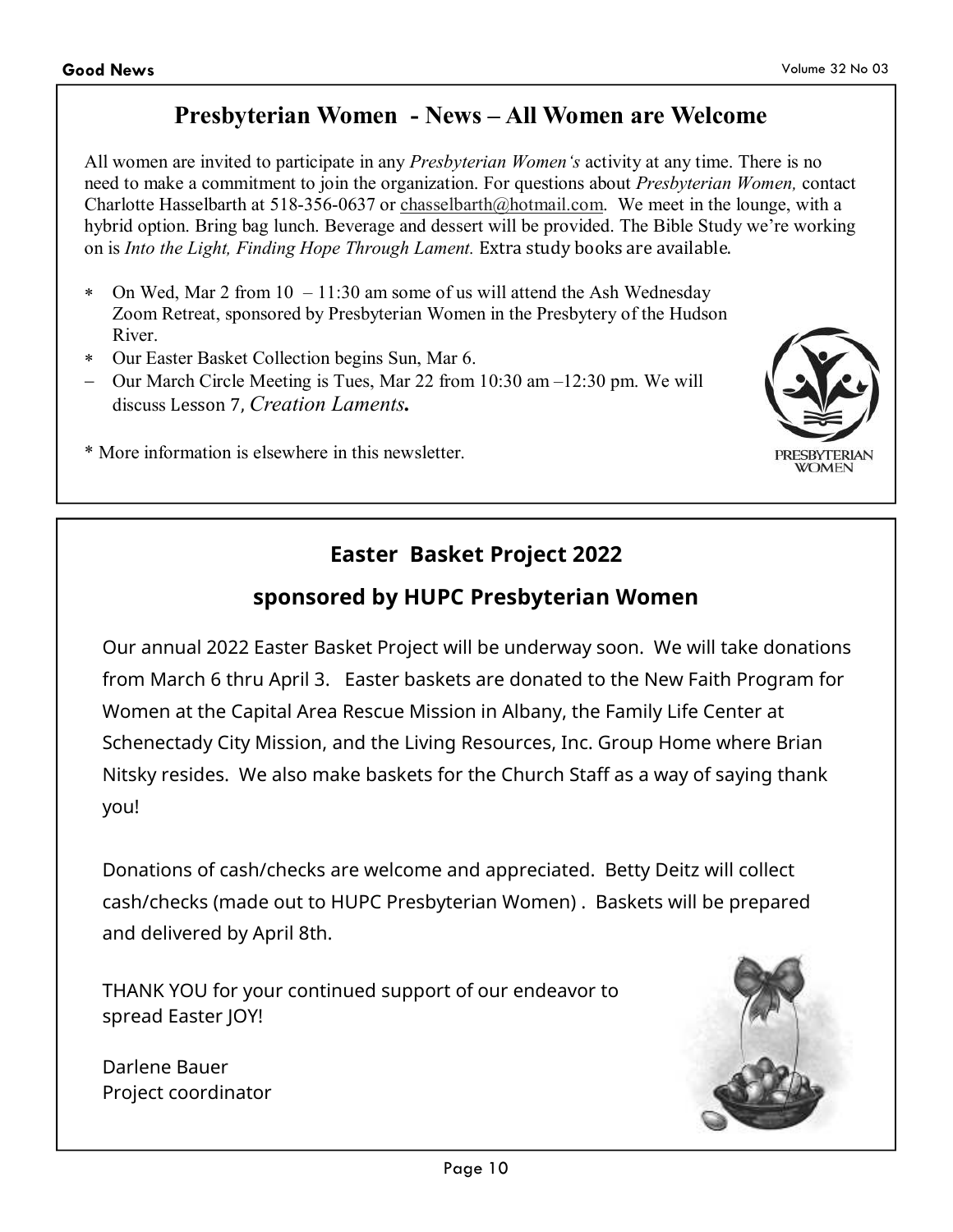### **Save the Date**



#### **Presbyterian Women in the Presbytery of Albany Zoom Spring Gathering**

#### **Wednesday, April 27 – 9:45 am to noon**

#### *Presentations by Presbyterian Women Groups in the Albany Presbytery*

#### *Installation of Coordinating Team Members by Rev. Kathy Reeves, Presbyterian Women's Churchwide Moderator*

For further information contact: Rosalie Hemingway at 518-758-7886 or silver3213@gmail.com Charlotte Hasselbarth at 518-356-0637 or chasselbarth@hotmail.com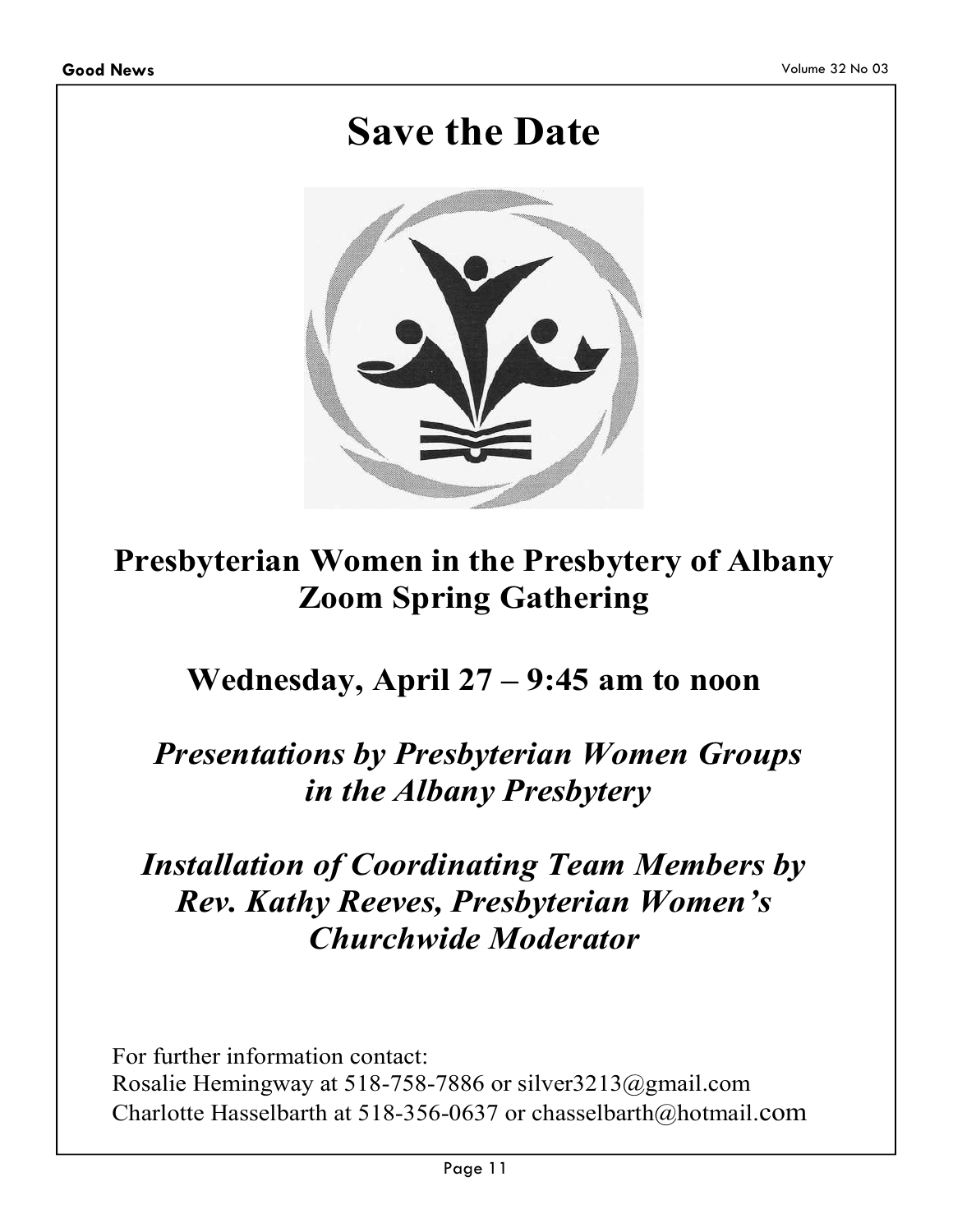



| $ETRCAE$ _ _ _ _ _ _                                                                                                          | $\sim$ out my transgressions (v. 1)                         |
|-------------------------------------------------------------------------------------------------------------------------------|-------------------------------------------------------------|
| $HSAW$ $---$                                                                                                                  | $\sim$ away all my iniquity (v. 2)                          |
| $RSEEROT$ <sub>_______</sub>                                                                                                  | ___________ me with hyssop, and I will<br>be clean $(v. 7)$ |
| WNERE $\_$ $\_$ $\_$ $\_$ $\_$                                                                                                | me, and I will be whiter<br>than snow $(v. 7)$              |
| $TLBO$ <sub>---</sub>                                                                                                         | $\sim$ your face from my sins (v. 9)                        |
| $D\Pi$ he $\_$                                                                                                                | $\overline{\phantom{a}}$ out all my iniquity (v. 9)         |
| $NATRG$ _ _ _ _ _                                                                                                             | $\blacksquare$ in me a pure heart (v. 10)                   |
| $LNSECAE$ _ _ _ _ _ _ _                                                                                                       | a steadfast spirit within<br>me $(v. 10)$                   |
| $\mathsf{LBTO}\hspace{-0.05cm}\underline{\ \ }\hspace{0.1cm} \underline{\ \ }\hspace{0.1cm} \underline{\ \ }\hspace{0.1cm} }$ | to me the joy of your<br>salvation (v. 12)                  |
| WHSA $_{---}$                                                                                                                 | me a willing spirit, to<br>sustain me (v. 12)               |

Amswer: blot, wash, cleanse, wash, hide, blot, create, renew, restore, grant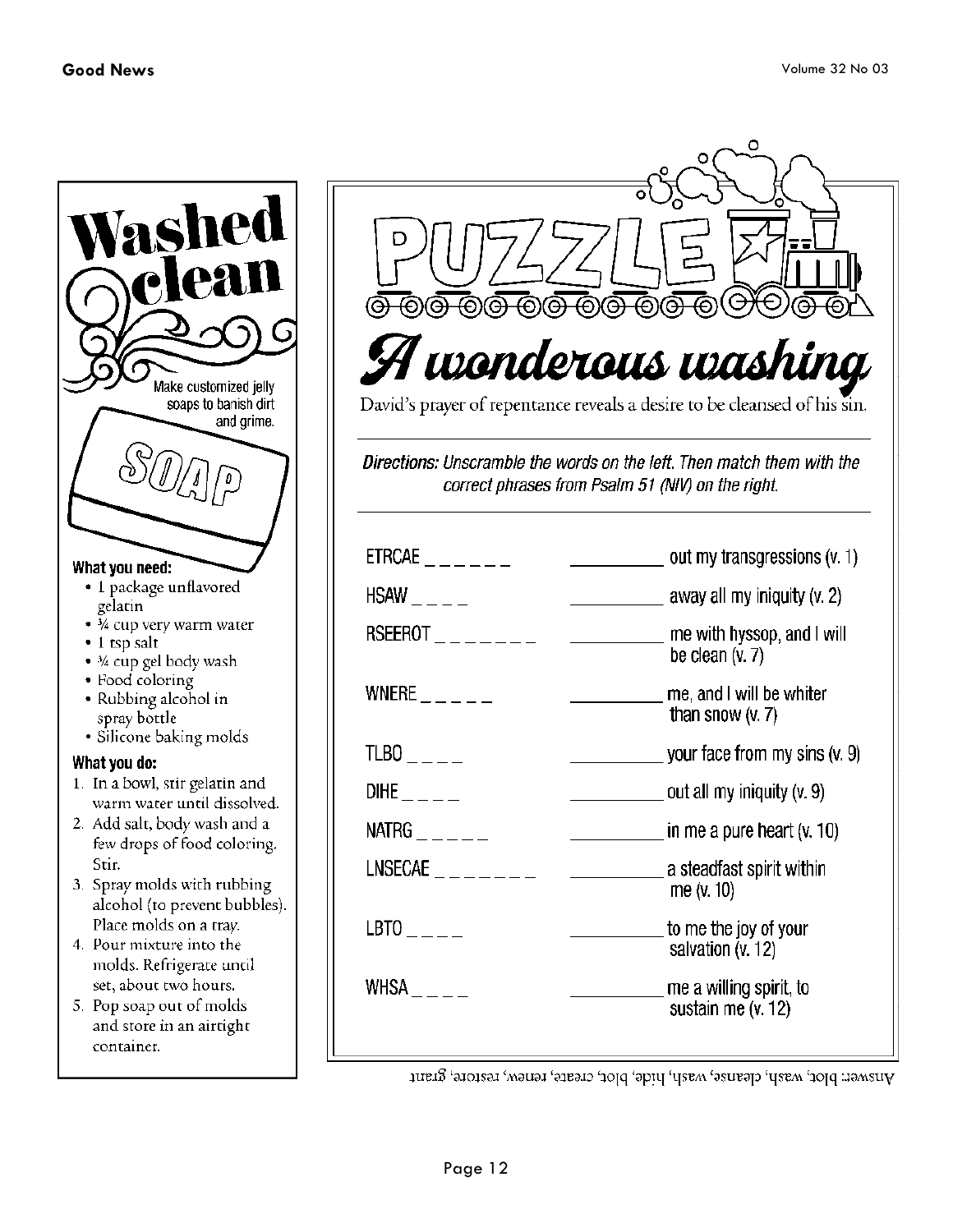

# Hamilton Union **March 2022**

| Sunday                                                                     | Monday                                                                                    | Tuesday                                                                               | Wednesday                                                                   | Thursday                                                                                        | Friday                                 | Saturday                                 |
|----------------------------------------------------------------------------|-------------------------------------------------------------------------------------------|---------------------------------------------------------------------------------------|-----------------------------------------------------------------------------|-------------------------------------------------------------------------------------------------|----------------------------------------|------------------------------------------|
|                                                                            |                                                                                           | $\mathbf{1}$                                                                          | ASH WED. 2                                                                  | $\mathsf{3}$                                                                                    | 4                                      | 5 <sup>1</sup>                           |
| Book Bible Study-7:00PM                                                    |                                                                                           | Presbyterian Women-<br>Coordinating Team<br>Meeting-10:00AM<br>Session Meting- 7:00PM | <b>Virtual Ash</b><br><b>Wednesday Fellow-</b><br>ship & Service-<br>6:00PM | Book Bible Study-<br>7:00PM                                                                     |                                        |                                          |
| 6                                                                          | $\overline{7}$                                                                            | $8\,$                                                                                 | 9                                                                           | 10                                                                                              | 11                                     | 12                                       |
| <b>Sunday Service</b><br>10:00AM<br>(Easter Basket Col-<br>lection Begins) | <b>Making Connec-</b><br>tions Bible Study-<br>$1:00\mathrm{PM}$                          |                                                                                       |                                                                             | Book Bible Study-<br>7:00PM                                                                     |                                        |                                          |
| 13                                                                         | 14                                                                                        | 15                                                                                    | 16                                                                          | 17                                                                                              | 18                                     | 19                                       |
| <b>Sunday Service</b><br>10:00AM                                           | <b>Making Connec-</b><br>tions Bible Study-<br>1:00PM<br>Communications<br>Meeting-7:00PM |                                                                                       |                                                                             | <b>Mission Team Meeting-</b><br>7:15PM<br>Deacons Meeting-<br>3:00PM<br>Book Bible Study-7:00PM |                                        |                                          |
| 20                                                                         | 21                                                                                        | 22                                                                                    | 23                                                                          | 24                                                                                              | 25                                     | 26                                       |
| <b>Sunday Service</b><br>10:00AM                                           | Making Connec-<br>tions Bible Study-<br>1:00PM                                            | Presbyterian<br><b>Women Circle</b><br>Meeting-10:30am                                |                                                                             | <b>Mission Team</b><br>Food Bank-5:00<br>Book Bible Study-<br>7:00PM                            |                                        |                                          |
| 27                                                                         | 28                                                                                        | 29                                                                                    | 30                                                                          | 31                                                                                              |                                        |                                          |
| <b>Sunday Service</b><br>10:00AM                                           | <b>Making Connec-</b><br>tions Bible Study-<br>$1:00\mathrm{PM}$                          |                                                                                       |                                                                             | Book Bible Study-<br>7:00PM                                                                     |                                        |                                          |
|                                                                            |                                                                                           |                                                                                       |                                                                             |                                                                                                 |                                        |                                          |
| <b>Making Connec-</b><br>tions Bible Study-<br><b>ZOOM</b>                 | Communications<br>Meeting-ZOOM                                                            | Presbyterian<br>Women-HYBRID                                                          | <b>Mission Team Food</b><br><b>Bank-Regional</b><br><b>Food Bank</b>        | <b>Mission Team</b><br>Meeting-ZOOM                                                             | <b>Session Meeting-</b><br><b>ZOOM</b> | <b>Deacons Meeting-</b><br><b>HYBRID</b> |